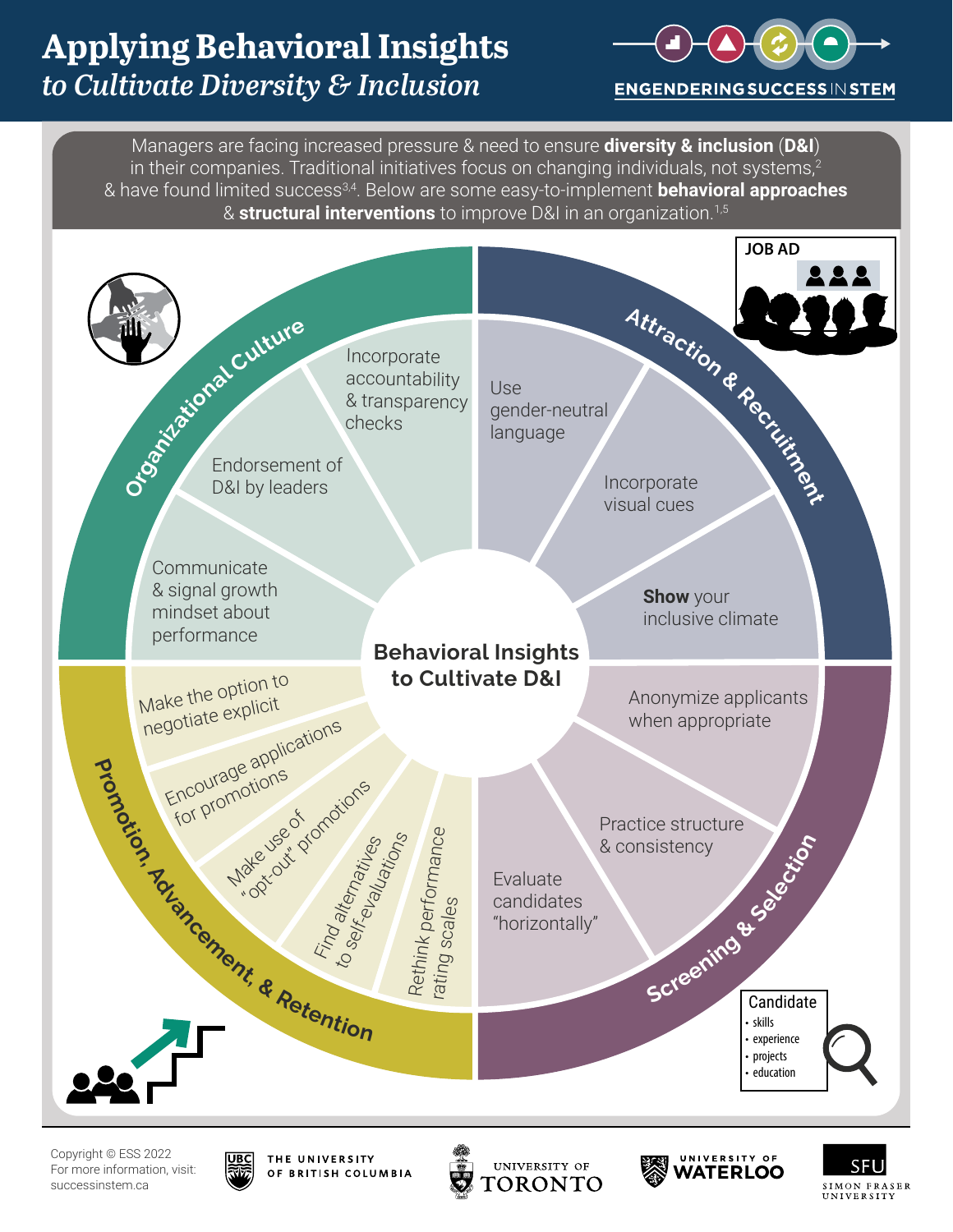





yourself

position

question 4. Analysis





Read more details about these approaches in the full chapter of in the book, *Behavioral Science in the Wild1* .

Copyright © ESS 2022 For more information, visit: successinstem.ca



THE UNIVERSITY OF BRITISH COLUMBIA





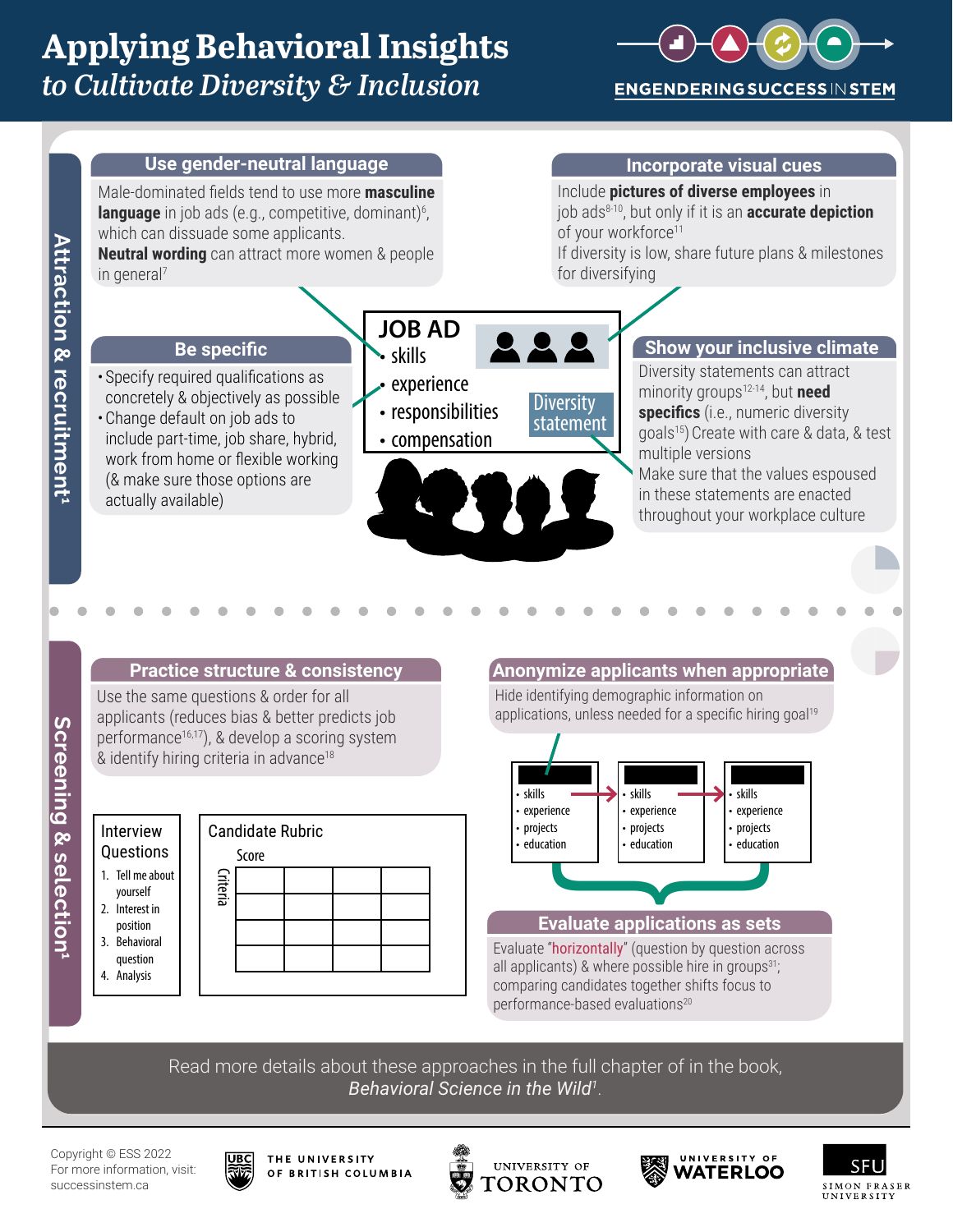



Creating lasting D&I requires commitment, experimentation, & evaluation of interventions. Start small, but think big, from rehauling systems to on-the-ground protocols.

Copyright © ESS 2022 For more information, visit: successinstem.ca